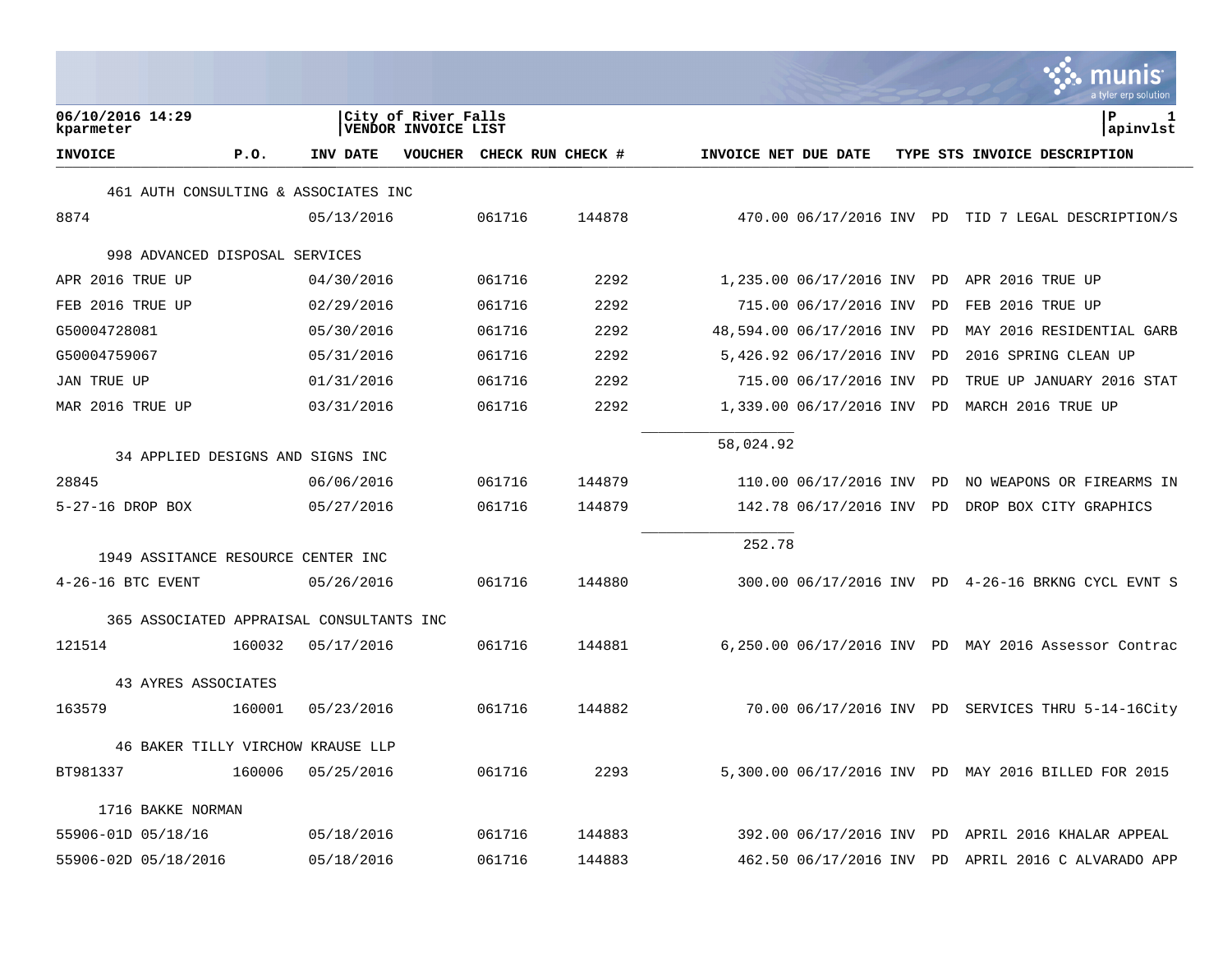|                               |                                   |            |                                            |                   |        |                      |                          |    | munis<br>a tyler erp solution                      |
|-------------------------------|-----------------------------------|------------|--------------------------------------------|-------------------|--------|----------------------|--------------------------|----|----------------------------------------------------|
| 06/10/2016 14:29<br>kparmeter |                                   |            | City of River Falls<br>VENDOR INVOICE LIST |                   |        |                      |                          |    | $\mathbf{2}$<br>l P<br>apinvlst                    |
| <b>INVOICE</b>                | P.0.                              | INV DATE   | <b>VOUCHER</b>                             | CHECK RUN CHECK # |        | INVOICE NET DUE DATE |                          |    | TYPE STS INVOICE DESCRIPTION                       |
| 55906-03D APRIL 2016          |                                   | 05/18/2016 |                                            | 061716            | 144883 |                      | 660.25 06/17/2016 INV    | PD | APRIL 2016 KAMMEYER APPEA                          |
|                               | 55906-04D APRIL 2016 160065       | 05/18/2016 |                                            | 061716            | 144883 |                      | 1,500.00 06/17/2016 INV  | PD | APRIL 2016 PROSECUTION SE                          |
| 55906-05D APRIL 2016          |                                   | 05/18/2016 |                                            | 061716            | 144883 |                      | 845.25 06/17/2016 INV    | PD | APRIL 2016 G PAXTIAN APPE                          |
| 55906-06D APRIL 2016          |                                   | 05/18/2016 |                                            | 061716            | 144883 |                      | 148.00 06/17/2016 INV    | PD | APRIL 2016 Z BAHR APPEAL                           |
|                               |                                   |            |                                            |                   |        | 4,008.00             |                          |    |                                                    |
|                               | 49 BER-MARK EXCAVATING INC        |            |                                            |                   |        |                      |                          |    |                                                    |
| 6318                          |                                   | 05/13/2016 |                                            | 061716            | 144884 |                      | 312.00 05/27/2016 INV PD |    | 5-10 to 5-11-16 LANDSCAPI                          |
|                               | 57 BORDER STATES INDUSTRIES, INC. |            |                                            |                   |        |                      |                          |    |                                                    |
| 911203944                     | 160167                            | 05/09/2016 |                                            | 061716            | 144886 |                      | 56,302.14 05/27/2016 INV | PD | ELECTRIC TRANSFORMERS                              |
| 911246841                     | 160157                            | 05/17/2016 |                                            | 061716            | 2294   |                      | 763.10 06/13/2016 INV    | PD | 1PH, TRANSFRMR BOX PAD,                            |
| 911310312                     | 160192                            | 05/31/2016 |                                            | 061716            | 2294   |                      | 232.80 06/17/2016 INV    | PD | MINOR MATERIALS                                    |
| 911317199                     | 160192                            | 06/01/2016 |                                            | 061716            | 144886 |                      | 1,734.75 06/17/2016 INV  | PD | MAY 2016 MINOR MATERIALS                           |
| 911324041                     | 160156                            | 06/02/2016 |                                            | 061716            | 144885 |                      | 2,047.80 06/17/2016 INV  | PD | Electric Inventory Primar                          |
|                               |                                   |            |                                            |                   |        | 61,080.59            |                          |    |                                                    |
|                               | 2294 CASKEY WANITA                |            |                                            |                   |        |                      |                          |    |                                                    |
| 5/13 wire fee reimb           |                                   | 05/13/2016 |                                            | 060116            | 2262   |                      | 10.00 06/03/2016 INV PD  |    | 5/13 Payroll Wire Reimbur                          |
|                               | 1101 CHIPPEWA VALLEY SPT GD       |            |                                            |                   |        |                      |                          |    |                                                    |
| 220276                        |                                   | 05/31/2016 |                                            | 061716            | 144887 |                      |                          |    | 90.72 06/17/2016 INV PD VOLLEYBALL NETS AND DELIV  |
|                               | 1901 CIGNA CORPORTATION           |            |                                            |                   |        |                      |                          |    |                                                    |
| MAY 2016                      |                                   | 05/01/2016 |                                            | 060116            | 2280   |                      |                          |    | 3,881.50 06/01/2016 INV PD MAY 2016 LIFE/ AD&D/LTD |
|                               | 70 CINTAS CORPORATION #754        |            |                                            |                   |        |                      |                          |    |                                                    |
| 754594010                     | 160013                            | 05/18/2016 |                                            | 061716            | 144888 |                      | 160.16 06/17/2016 INV    | PD | 2016 CINTAS ELECTRIC UNIF                          |
| 754594011                     | 160020                            | 05/18/2016 |                                            | 061716            | 144888 |                      | 175.92 06/17/2016 INV    | PD | 2016 CINTAS PW UNIFORMS                            |
| 754594012                     | 160014                            | 05/18/2016 |                                            | 061716            | 144888 |                      | 63.05 06/17/2016 INV     | PD | 2016 CINTAS WATER UNIFORM                          |
| 754594013                     | 160015                            | 05/18/2016 |                                            | 061716            | 144888 |                      | 36.20 06/17/2016 INV     | PD | 2016 CINTAS WWTP UNIFORMS                          |

**College**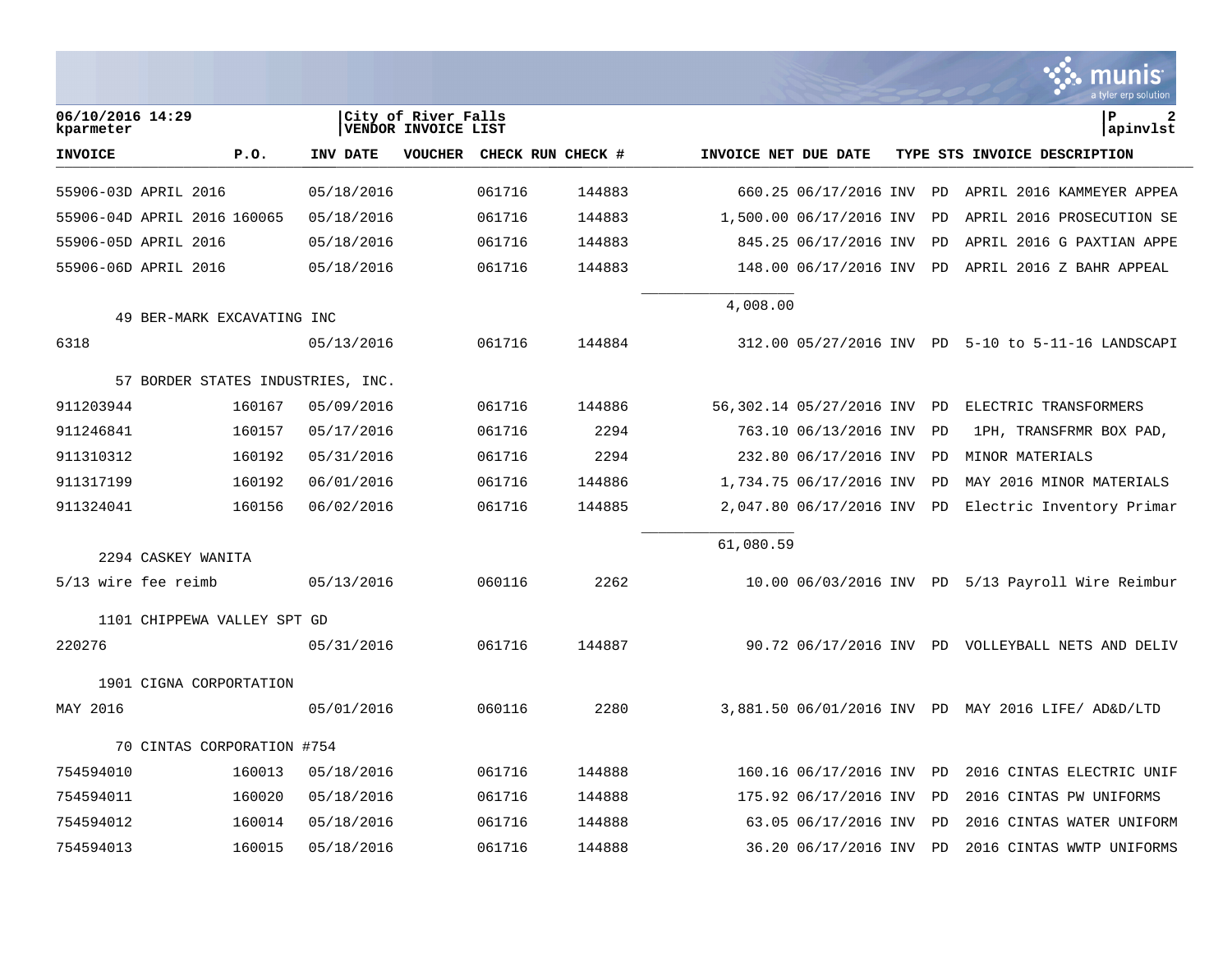|                                      |        |            |                                                   |        |                   |                      |                            |    | munis<br>a tyler erp solution                         |
|--------------------------------------|--------|------------|---------------------------------------------------|--------|-------------------|----------------------|----------------------------|----|-------------------------------------------------------|
| 06/10/2016 14:29<br>kparmeter        |        |            | City of River Falls<br><b>VENDOR INVOICE LIST</b> |        |                   |                      |                            |    | Þ<br>3<br>apinvlst                                    |
| <b>INVOICE</b>                       | P.0.   | INV DATE   | <b>VOUCHER</b>                                    |        | CHECK RUN CHECK # | INVOICE NET DUE DATE |                            |    | TYPE STS INVOICE DESCRIPTION                          |
| 754596568                            | 160013 | 05/25/2016 |                                                   | 061716 | 144888            |                      | 164.66 06/17/2016 INV      | PD | 2016 CINTAS ELECTRIC UNIF                             |
| 754596569                            | 160020 | 05/25/2016 |                                                   | 061716 | 144888            |                      | 175.92 06/17/2016 INV      | PD | 2016 CINTAS PW UNIFORMS                               |
| 754596570                            | 160014 | 05/25/2016 |                                                   | 061716 | 144888            |                      | 63.05 06/17/2016 INV       | PD | 2016 CINTAS WATER UNIFORM                             |
| 754596571                            | 160015 | 05/25/2016 |                                                   | 061716 | 144888            |                      | 36.20 06/17/2016 INV       | PD | 2016 CINTAS WWTP UNIFORMS                             |
| 754599148                            | 160013 | 06/01/2016 |                                                   | 061716 | 144888            |                      | 471.51 06/17/2016 INV      | PD | 6-1-16 CINTAS ELECTRIC UN                             |
| 754599149                            | 160020 | 06/01/2016 |                                                   | 061716 | 144888            |                      | 175.92 06/17/2016 INV      | PD | 6-1-16 CINTAS PW UNIFORMS                             |
| 754599150                            | 160014 | 06/01/2016 |                                                   | 061716 | 144888            |                      | 63.05 06/17/2016 INV       | PD | 6-1-16 CINTAS WATER UNIFO                             |
| 754599151                            | 160015 | 06/01/2016 |                                                   | 061716 | 144888            |                      | 36.20 06/17/2016 INV       | PD | 6-1-16 CINTAS WWTP UNIFOR                             |
| 2053 CONNOLLY TROY                   |        |            |                                                   |        |                   | 1,621.84             |                            |    |                                                       |
| 5/13 wire fee reimb                  |        | 05/13/2016 |                                                   | 060116 | 2263              |                      |                            |    | 10.00 06/03/2016 INV PD 5/13 Payroll Wire Reimbur     |
|                                      |        |            |                                                   |        |                   |                      |                            |    |                                                       |
| 78 CRANE ENGINEERING SALES INC       |        |            |                                                   |        |                   |                      |                            |    |                                                       |
| 309755-00                            | 160088 | 05/02/2016 |                                                   | 061716 | 2295              |                      |                            |    | 34,427.11 06/17/2016 INV PD NEW WWTP CORNELL RAS PUMP |
| 80 CRESCENT ELECTRIC SUPPLY CO       |        |            |                                                   |        |                   |                      |                            |    |                                                       |
| S502012515.001                       | 160169 | 05/20/2016 |                                                   | 061716 | 2296              |                      | 1,335.00 06/17/2016 INV PD |    | INVENTORY ITEMS ELECTRIC                              |
| 85 DARRELL'S SEPTIC SERVICE INC      |        |            |                                                   |        |                   |                      |                            |    |                                                       |
| 23253                                |        | 05/31/2016 |                                                   | 061716 | 144889            |                      | 85.00 06/17/2016 INV       | PD | PORTA RENTAL TURNKEY GRND                             |
| $23254 - 1$                          | 160081 | 05/31/2016 |                                                   | 061716 | 144889            |                      | 105.00 06/17/2016 INV      | PD | MAY 2016 porta potty rent                             |
| $23254 - 2$                          |        | 05/31/2016 |                                                   | 061716 | 144889            |                      | 325.00 06/17/2016 INV      | PD | SPRNG CLN UP RNTL / PARK                              |
|                                      |        |            |                                                   |        |                   | 515.00               |                            |    |                                                       |
| 1943 DELTA MANAGEMENT ASSOCIATES INC |        |            |                                                   |        |                   |                      |                            |    |                                                       |
| 000000021261                         |        | 06/05/2016 |                                                   | 061016 | 144876            |                      |                            |    | 210.76 06/10/2016 INV PD PPE 6-5-16                   |
| 2289 DOHMEIER LOGAN                  |        |            |                                                   |        |                   |                      |                            |    |                                                       |
| 5/13 wire fee reimb                  |        | 05/13/2016 |                                                   | 060116 | 2264              |                      |                            |    | 10.00 06/03/2016 INV PD 5/13 Payroll Wire Reimbur     |

 $\bullet$ 

98 EO JOHNSON CO INC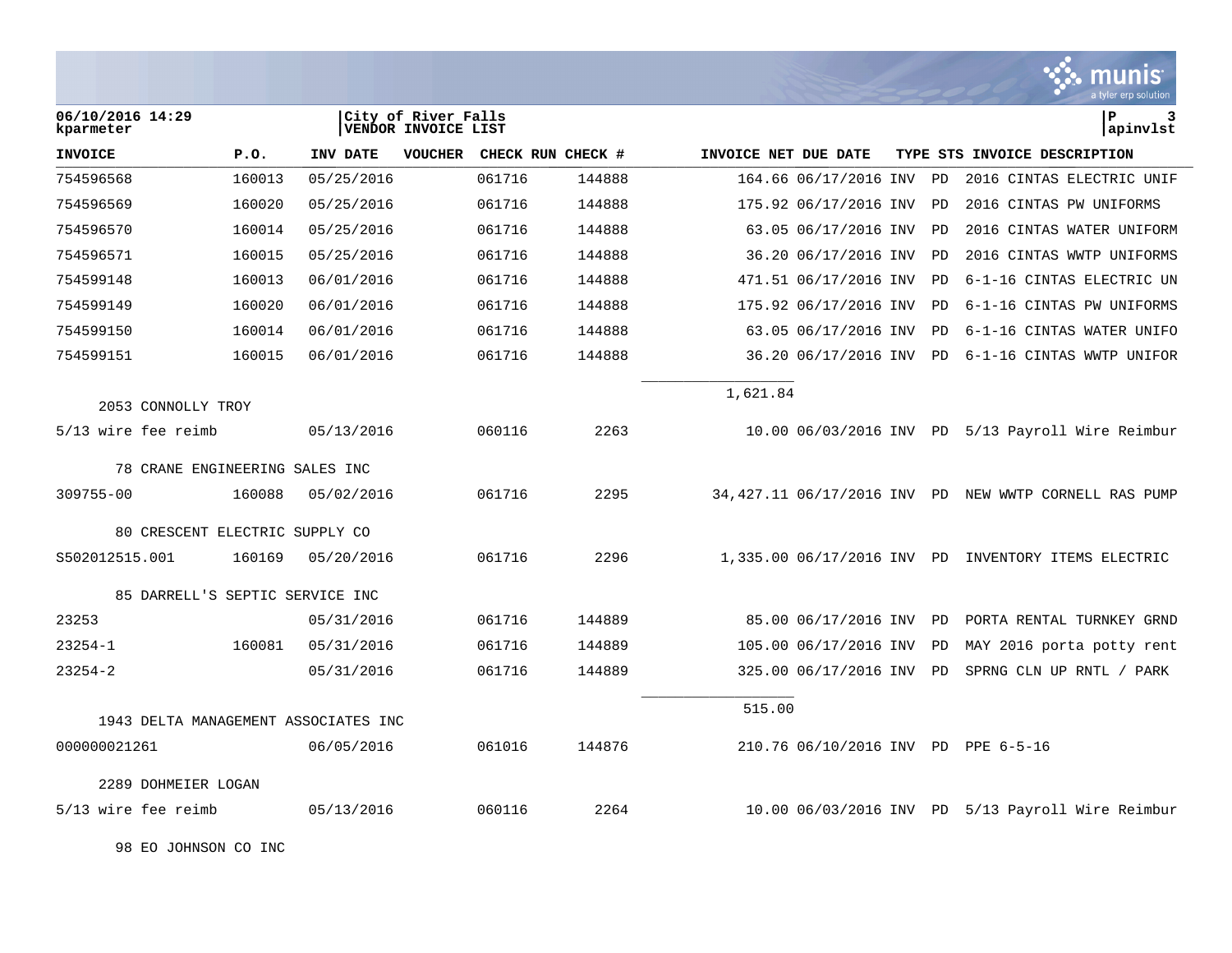|                                |        |                                        |                                            |        |                   |                      |                          |  | tyler erp solution                                   |
|--------------------------------|--------|----------------------------------------|--------------------------------------------|--------|-------------------|----------------------|--------------------------|--|------------------------------------------------------|
| 06/10/2016 14:29<br>kparmeter  |        |                                        | City of River Falls<br>VENDOR INVOICE LIST |        |                   |                      |                          |  | P<br>4<br> apinvlst                                  |
| <b>INVOICE</b>                 | P.0.   | INV DATE                               | <b>VOUCHER</b>                             |        | CHECK RUN CHECK # | INVOICE NET DUE DATE |                          |  | TYPE STS INVOICE DESCRIPTION                         |
| CNIN851208                     |        | 05/27/2016                             |                                            | 061716 | 144890            |                      |                          |  | 170.00 06/13/2016 INV PD RICOH 1515 BASE BILLING 6   |
| 7 EFTPS                        |        |                                        |                                            |        |                   |                      |                          |  |                                                      |
| 000000021260                   |        | 06/05/2016                             |                                            |        | 144874            |                      |                          |  | 65,763.33 06/10/2016 DIR PD PPE 06/05/16             |
| 2290 EGAN RAYMOND              |        |                                        |                                            |        |                   |                      |                          |  |                                                      |
| 5/13 wire fee reimb            |        | 05/13/2016                             |                                            | 060116 | 2265              |                      |                          |  | 10.00 06/03/2016 INV PD 5/13 Payroll Wire Reimbur    |
| 1536 ELSTER SOLUTIONS CORP     |        |                                        |                                            |        |                   |                      |                          |  |                                                      |
| 9000068458                     | 160135 | 05/27/2016                             |                                            | 061716 | 2297              |                      | 337.00 06/13/2016 INV PD |  | ELECTRIC METERS                                      |
| 9000068577                     | 160135 | 06/07/2016                             |                                            | 061716 | 2297              |                      |                          |  | 2,184.00 06/17/2016 INV PD MAY 2016 QTY 8 ELECTRIC M |
| 109 EXPRESS PERSONNEL SERVICES |        |                                        |                                            |        |                   | 2,521.00             |                          |  |                                                      |
| 17305856-1                     | 160137 | 05/17/2016                             |                                            | 061716 | 144891            |                      | 642.40 06/17/2016 INV PD |  | STREETS SEASONAL LABOR SU                            |
| 17305857-9                     | 160137 | 05/17/2016                             |                                            | 061716 | 144891            |                      | 117.53 06/17/2016 INV PD |  | PARKS LABOR SUMMER 2016                              |
|                                |        |                                        |                                            |        |                   |                      |                          |  |                                                      |
| 364 FBG SERVICE CORPORATION    |        |                                        |                                            |        |                   | 759.93               |                          |  |                                                      |
| 771376                         | 160068 | 05/31/2016                             |                                            | 061716 | 2298              |                      |                          |  | 4,529.79 06/17/2016 INV PD MAY 2016 Cleaning Contrac |
|                                |        | 6 FIRST NATIONAL BANK - RF SECTION 125 |                                            |        |                   |                      |                          |  |                                                      |
| 000000021259                   |        | 06/05/2016                             |                                            | 061016 | 2283              |                      |                          |  | 3,317.56 06/10/2016 INV PD PPE 06/05/16              |
| 117 FIRST SHRED LLC            |        |                                        |                                            |        |                   |                      |                          |  |                                                      |
| 183939                         | 160030 | 05/10/2016                             |                                            | 061716 | 2299              |                      |                          |  | 45.80 06/17/2016 INV PD 5/10/16 Shredding at City    |
| 2293 FISCHER KIMBERLY          |        |                                        |                                            |        |                   |                      |                          |  |                                                      |
| 5/13 wire fee reimb            |        | 05/13/2016                             |                                            | 060116 | 2266              |                      |                          |  | 15.00 06/03/2016 INV PD 5/13 Payroll Wire Reimbur    |
| 864 GALLS LLC                  |        |                                        |                                            |        |                   |                      |                          |  |                                                      |
| 004875165                      |        | 02/10/2016                             |                                            | 061716 | 2300              |                      | 330.00 06/17/2016 INV PD |  | PD 2016 UNIFORMS                                     |
| 004944795                      |        | 02/23/2016                             |                                            | 061716 | 2300              |                      | 109.83 06/17/2016 INV PD |  | PD 2016 UNIFORMS                                     |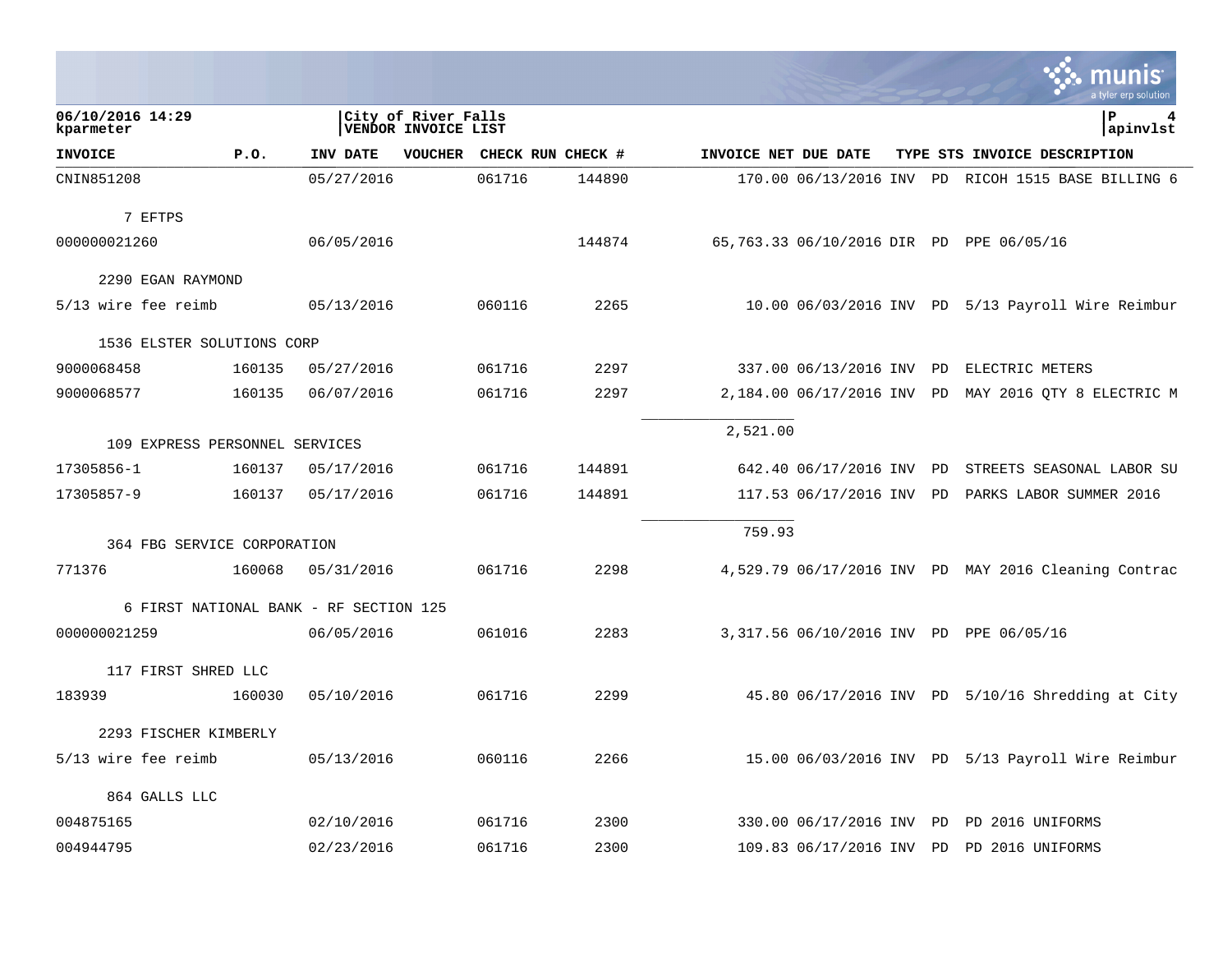|                                    |        |            |                                                   |        |                   |                      |                            |    | nıs<br>a tvler erp solutior                            |
|------------------------------------|--------|------------|---------------------------------------------------|--------|-------------------|----------------------|----------------------------|----|--------------------------------------------------------|
| 06/10/2016 14:29<br>kparmeter      |        |            | City of River Falls<br><b>VENDOR INVOICE LIST</b> |        |                   |                      |                            |    | lР<br>5<br> apinvlst                                   |
| <b>INVOICE</b>                     | P.0.   | INV DATE   | <b>VOUCHER</b>                                    |        | CHECK RUN CHECK # | INVOICE NET DUE DATE |                            |    | TYPE STS INVOICE DESCRIPTION                           |
| 005042379                          |        | 03/11/2016 |                                                   | 061716 | 2300              |                      | 24.16 06/13/2016 INV       | PD | SILENT KEY HOLDER                                      |
| 005042421                          |        | 03/11/2016 |                                                   | 061716 | 2300              |                      | 78.94 06/13/2016 INV       | PD | HOLSTER FOR OFFICER                                    |
| 005089478                          |        | 03/21/2016 |                                                   | 061716 | 2300              |                      | 28.64 06/17/2016 INV       | PD | UNIFORMS                                               |
| 005127351                          |        | 03/28/2016 |                                                   | 061716 | 2300              |                      | 105.03 06/17/2016 INV      | PD | UNIFORMS                                               |
| 005136760                          |        | 03/29/2016 |                                                   | 061716 | 2300              |                      | 107.06 06/17/2016 INV      | PD | UNIFORMS                                               |
| 005167661                          |        | 04/04/2016 |                                                   | 061716 | 2300              |                      | 107.09 06/17/2016 INV      | PD | UNIFORMS                                               |
| 005374732                          |        | 05/11/2016 |                                                   | 061716 | 2300              |                      | 188.66 06/17/2016 INV PD   |    | PD 2016 UNIFORMS                                       |
| 1147 GENERAL SPRINKLER CORPORATION |        |            |                                                   |        |                   | 1,079.41             |                            |    |                                                        |
| 22969                              |        | 05/31/2016 |                                                   | 061716 | 144892            |                      |                            |    | 436.50 06/17/2016 INV PD INSURANCE ADJUSTMENT TO P     |
| 426 DODGE GLASS INC                |        |            |                                                   |        |                   |                      |                            |    |                                                        |
| 27230                              |        | 05/18/2016 |                                                   | 061716 | 144893            |                      |                            |    | 51.33 06/17/2016 INV PD LIBRARY TOP OF DISPLAY CA      |
| 845 MAILROOM FINANCE CO            |        |            |                                                   |        |                   |                      |                            |    |                                                        |
| 05182016                           | 160091 | 05/18/2016 |                                                   |        | 144870            |                      |                            |    | 1,000.00 06/17/2016 DIR PD 04/29/2016 POSTAGE FUNDS    |
| 133 HAWKINS INC                    |        |            |                                                   |        |                   |                      |                            |    |                                                        |
| 3888914                            | 160042 | 05/25/2016 |                                                   | 061716 | 2301              |                      | 3,609.28 06/17/2016 INV PD |    | MAY 2016 WATER DEPT - CHE                              |
| 3888915                            |        | 05/25/2016 |                                                   | 061716 | 2301              |                      | 522.00 06/17/2016 INV PD   |    | MAY 2016 METERS                                        |
| 356 HEALTH PARTNERS                |        |            |                                                   |        |                   | 4,131.28             |                            |    |                                                        |
| 65753551                           |        | 05/10/2016 |                                                   | 060116 | 2281              |                      |                            |    | 144,066.26 06/01/2016 INV PD JUNE 2016 HEALTH/DENTAL I |
| 136 HELMER PRINTING INC            |        |            |                                                   |        |                   |                      |                            |    |                                                        |
| 161343                             |        | 05/27/2016 |                                                   | 061716 | 2302              |                      |                            |    | 221.62 06/17/2016 INV PD PD LETTERHEAD                 |
| 960 HIEB, BRIDGET                  |        |            |                                                   |        |                   |                      |                            |    |                                                        |
| 5/13 WIRE REIMB FEE                |        | 05/13/2016 |                                                   | 060116 | 2267              |                      |                            |    | 10.00 06/03/2016 INV PD 5/13 PAYROLL WIRE REIMBUR      |

403 HOVEL, DAVID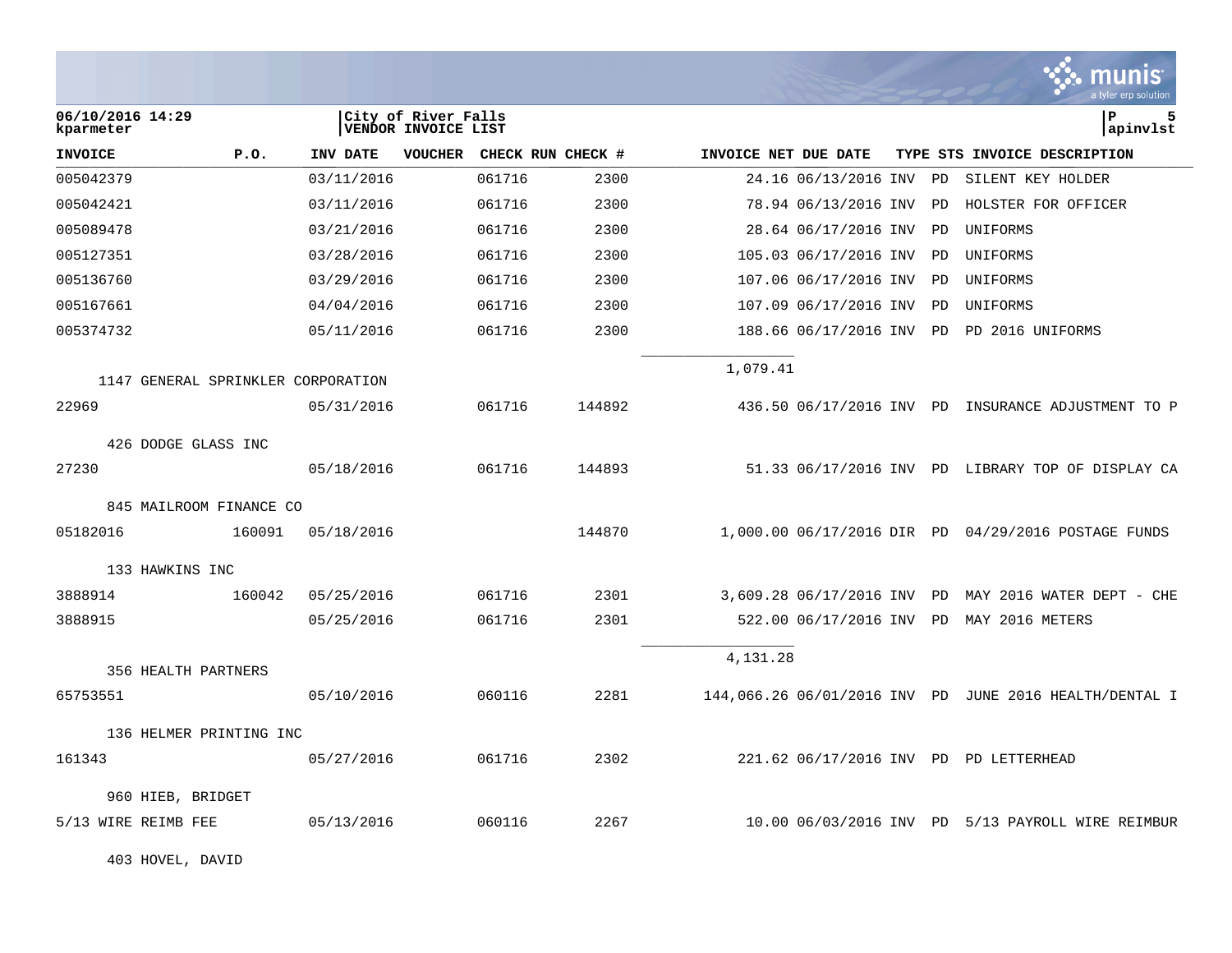|                                   |        |                                                 |                                            |                   |        |                      |                             |    | a tyler erp solution                              |
|-----------------------------------|--------|-------------------------------------------------|--------------------------------------------|-------------------|--------|----------------------|-----------------------------|----|---------------------------------------------------|
| 06/10/2016 14:29<br>kparmeter     |        |                                                 | City of River Falls<br>VENDOR INVOICE LIST |                   |        |                      |                             |    | ΙP<br>6<br> apinvlst                              |
| <b>INVOICE</b>                    | P.0.   | INV DATE                                        | <b>VOUCHER</b>                             | CHECK RUN CHECK # |        | INVOICE NET DUE DATE |                             |    | TYPE STS INVOICE DESCRIPTION                      |
| 5/13 wire fee reimb               |        | 05/13/2016                                      |                                            | 060116            | 2268   |                      |                             |    | 15.00 06/03/2016 INV PD 5/13 Payroll Wire Reimbur |
| 146 HUEBSCH LAUNDRY COMPANY       |        |                                                 |                                            |                   |        |                      |                             |    |                                                   |
| 3661274                           |        | 05/11/2016                                      |                                            | 061716            | 2303   |                      | 34.53 06/17/2016 INV        | PD | MAY 2016 PW BRUSHMATS & L                         |
| 3665026                           |        | 05/18/2016                                      |                                            | 061716            | 2303   |                      | 69.87 06/17/2016 INV        | PD | RF LIBRARY BRUSHMATS & LA                         |
| 3668700                           |        | 05/25/2016                                      |                                            | 061716            | 2303   |                      | 58.19 06/17/2016 INV        | PD | PD BRUSHMATS/LAUNDRY SERV                         |
| 3668713                           |        | 05/25/2016                                      |                                            | 061716            | 2303   |                      | 34.53 06/17/2016 INV        | PD | PW BUILDING MAT SERVICE                           |
| 3668722                           |        | 05/25/2016                                      |                                            | 061716            | 2303   |                      | 37.23 06/17/2016 INV        | PD | CITY HALL BUILDING MAT SE                         |
|                                   |        | 1 INTERNATIONAL CITY MGMT ASSOC RETIREMENT CORP |                                            |                   |        | 234.35               |                             |    |                                                   |
| 000000021254                      |        | 06/05/2016                                      |                                            | 061016            | 2284   |                      | 12,759.97 06/10/2016 INV PD |    | PPE 06/05/16                                      |
| 000000021255                      |        | 06/05/2016                                      |                                            | 061016            | 2285   |                      | 180.00 06/10/2016 INV PD    |    | PPE 06/05/16                                      |
| 150 INFOSEND INC                  |        |                                                 |                                            |                   |        | 12,939.97            |                             |    |                                                   |
| 102799                            | 160055 | 02/29/2016                                      |                                            | 061716            | 2304   |                      |                             |    | 3,172.24 06/13/2016 INV PD 2/5 to 2/25/16 bill    |
|                                   |        | 153 INTERACTIVE MEDIA SOLUTIONS LLC             |                                            |                   |        |                      |                             |    |                                                   |
| 15776                             |        | 01/01/2016                                      |                                            | 061716            | 144894 |                      | 50.00 06/17/2016 INV PD     |    | 2015-2016 PWRFL CHOICES D                         |
| 156 STUART C IRBY TOOL AND SAFETY |        |                                                 |                                            |                   |        |                      |                             |    |                                                   |
| s009475443.001                    | 160103 | 05/23/2016                                      |                                            | 061716            | 144896 |                      | 1,820.47 06/17/2016 INV PD  |    | Electric Inventory Items                          |
| S009587452.001                    | 160177 | 05/10/2016                                      |                                            | 061716            | 144895 |                      | 2,278.00 06/17/2016 INV     | PD | INVENTORY TRANSFORMERS                            |
|                                   |        |                                                 |                                            |                   |        | 4,098.47             |                             |    |                                                   |
| 1762 JENSEN, PAUL                 |        |                                                 |                                            |                   |        |                      |                             |    |                                                   |
| 5-16 - 5-17-16 PER D              |        | 06/02/2016                                      |                                            | 061716            | 2305   |                      | 12.00 06/17/2016 INV PD     |    | PER DIEM FOR LUNCHES ALER                         |
| 159 JH LARSON ELECTRICAL COMPANY  |        |                                                 |                                            |                   |        |                      |                             |    |                                                   |
| s101207223.001                    |        | 05/12/2016                                      |                                            | 061716            | 144897 |                      | 143.69 06/17/2016 INV       | PD |                                                   |
| S101208521.001                    |        | 05/16/2016                                      |                                            | 061716            | 144897 |                      | 30.09 06/17/2016 INV PD     |    | PARKS ELECTRICAL PARTS                            |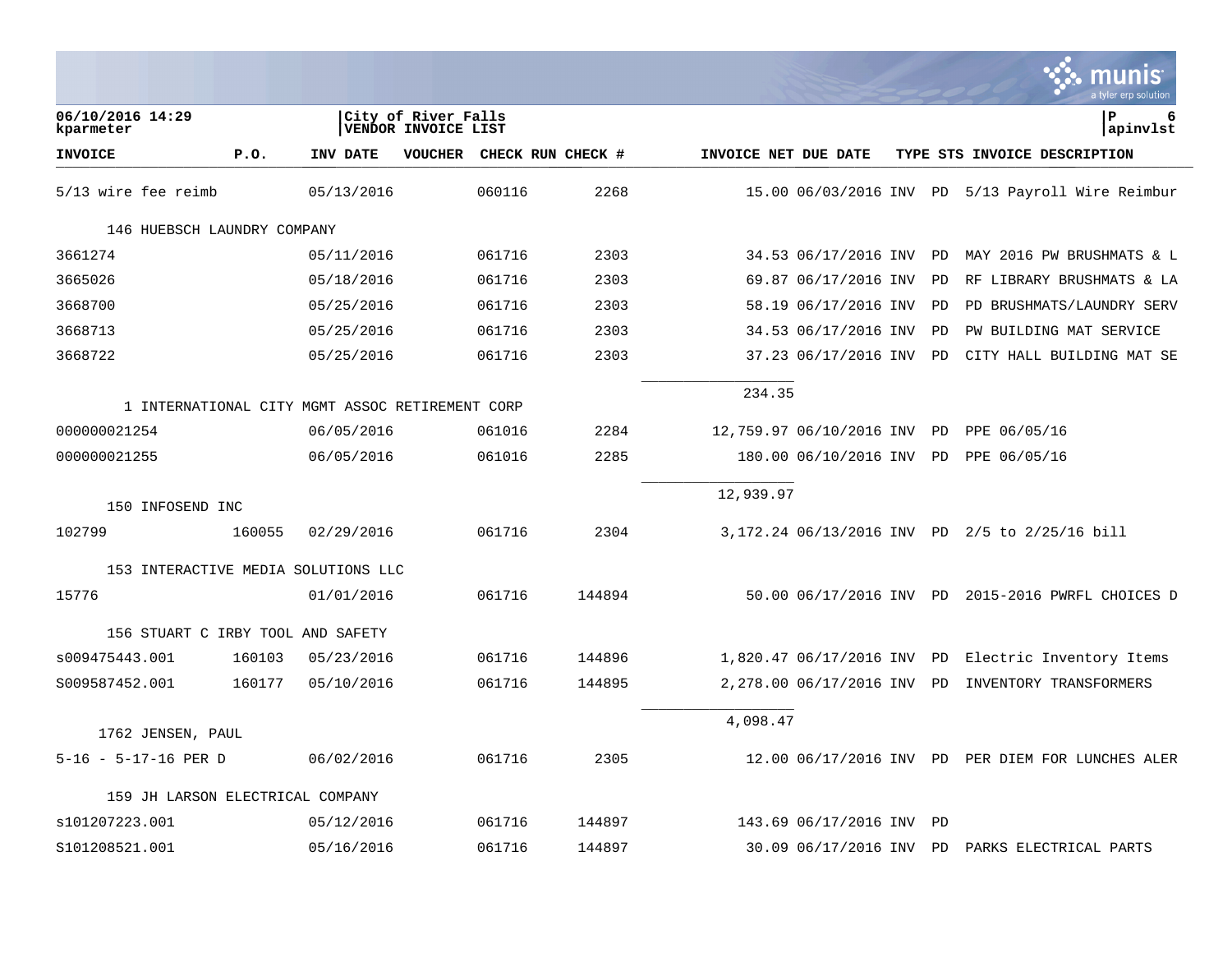|                                         |        |            |                                                   |        |                   |                      |                          |    | munis<br>a tyler erp solution                        |
|-----------------------------------------|--------|------------|---------------------------------------------------|--------|-------------------|----------------------|--------------------------|----|------------------------------------------------------|
| 06/10/2016 14:29<br>kparmeter           |        |            | City of River Falls<br><b>VENDOR INVOICE LIST</b> |        |                   |                      |                          |    | P<br>7<br>apinvlst                                   |
| <b>INVOICE</b>                          | P.0.   | INV DATE   | <b>VOUCHER</b>                                    |        | CHECK RUN CHECK # | INVOICE NET DUE DATE |                          |    | TYPE STS INVOICE DESCRIPTION                         |
| S101213706.001                          |        | 05/20/2016 |                                                   | 061716 | 144897            |                      | $-30.09$ 06/17/2016 CRM  | PD | RETURN PARKS ELECTRICAL P                            |
| S101214401.001                          |        | 05/24/2016 |                                                   | 061716 | 144897            |                      | 205.58 06/13/2016 INV PD |    | CITY HALL LIGHTING MAINT                             |
| 2089 KEENE, JENNIFER                    |        |            |                                                   |        |                   | 349.27               |                          |    |                                                      |
| 5/13 wire fee reimb                     |        | 05/13/2016 |                                                   | 060116 | 2269              |                      |                          |    | 15.00 06/03/2016 INV PD 5/13 Payroll Wire Reimbur    |
| 676 DAVID KERR                          |        |            |                                                   |        |                   |                      |                          |    |                                                      |
| $16 - 546$                              |        | 04/26/2016 |                                                   | 061716 | 144898            |                      |                          |    | 516.00 06/17/2016 INV PD AMBULANCE SUPPLIES          |
| 172 KWIK TRIP                           |        |            |                                                   |        |                   |                      |                          |    |                                                      |
| MAY 2016                                |        | 06/02/2016 |                                                   | 061716 | 2306              |                      |                          |    | 8,186.59 06/20/2016 INV PD MAY 2016 FUEL             |
| 2221 LEXIPOL LLC                        |        |            |                                                   |        |                   |                      |                          |    |                                                      |
| 16471                                   |        | 05/01/2016 |                                                   | 061716 | 144899            |                      |                          |    | 541.00 05/31/2016 INV PD FIRE MANUAL                 |
| 182 LOFFLER COMPANIES INC               |        |            |                                                   |        |                   |                      |                          |    |                                                      |
| 18824577                                |        | 05/27/2016 |                                                   | 061716 | 144900            |                      | 216.00 06/17/2016 INV PD |    | MAY 2016 KNOCICA MINOLTA                             |
| 18824578                                |        | 05/27/2016 |                                                   | 061716 | 144900            |                      | 135.00 06/17/2016 INV    | PD | MAY 2016 MUNICIPAL COURT                             |
| 18824579                                |        | 05/27/2016 |                                                   | 061716 | 144900            |                      | 1,522.22 06/17/2016 INV  | PD | MAY 2016 KONICA MINOLTA B                            |
| 2249298                                 |        | 06/01/2016 |                                                   | 061716 | 2307              |                      | 65.34 06/17/2016 INV     | PD | 9-4-16 COURT KON<br>6-5- to                          |
| 305705816                               |        | 05/27/2016 |                                                   | 061716 | 144901            |                      | 248.53 06/17/2016 INV PD |    | PW KONICA C224E 5-21 to 6                            |
| 451 METERING & TECHNOLOGY SOLUTIONS     |        |            |                                                   |        |                   | 2,187.09             |                          |    |                                                      |
| 6504                                    | 160198 | 06/02/2016 |                                                   | 061716 | 2308              |                      |                          |    | 7,592.03 06/17/2016 INV PD MODEL 35 METER 3/4 INCH S |
| 774 MIDWEST CABLE MAINTENANCE OF WI INC |        |            |                                                   |        |                   |                      |                          |    |                                                      |
| 2016-1296                               |        | 06/01/2016 |                                                   | 061716 | 144902            |                      |                          |    | 700.00 06/17/2016 INV PD REPAIR DMGD FIBER CABLE D   |
| 1527 MIDWEST PSYCHOLOGICAL SER          |        |            |                                                   |        |                   |                      |                          |    |                                                      |
| $4 - 1$ to $5 - 19 - 16$                |        | 05/19/2016 |                                                   | 061716 | 144903            |                      |                          |    | 350.00 06/17/2016 INV PD 4-1 to 5-19-16 EVALUATION   |

 $\mathcal{L}$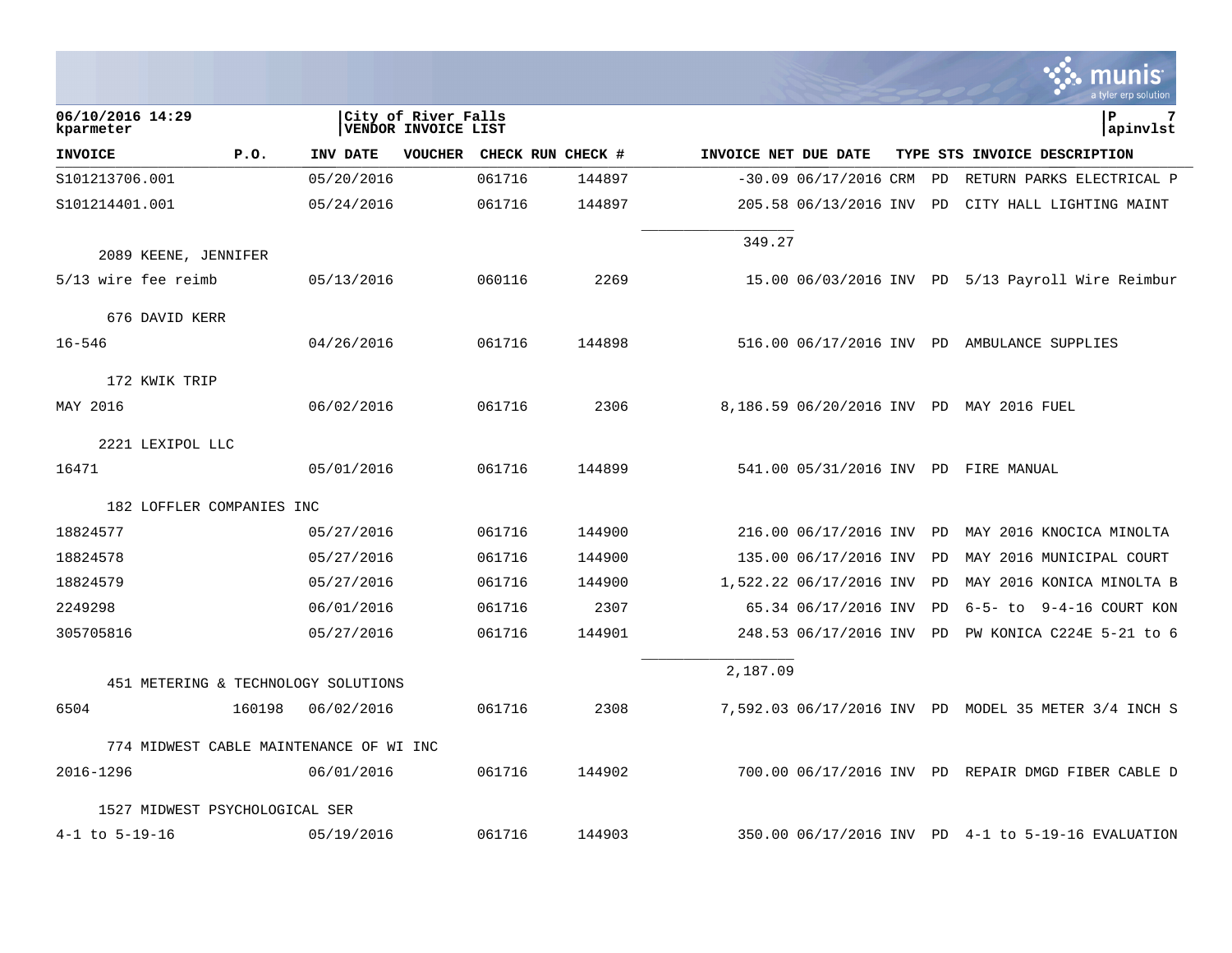|                                      |        |            |                                            |        |                           |                      |                                 |           | a tyler erp solution                                 |
|--------------------------------------|--------|------------|--------------------------------------------|--------|---------------------------|----------------------|---------------------------------|-----------|------------------------------------------------------|
| 06/10/2016 14:29<br>kparmeter        |        |            | City of River Falls<br>VENDOR INVOICE LIST |        |                           |                      |                                 |           | l P<br>8<br> apinvlst                                |
| <b>INVOICE</b>                       | P.0.   | INV DATE   |                                            |        | VOUCHER CHECK RUN CHECK # | INVOICE NET DUE DATE |                                 |           | TYPE STS INVOICE DESCRIPTION                         |
| 1537 MILLER, RYAN                    |        |            |                                            |        |                           |                      |                                 |           |                                                      |
| 5/13 wire fee reimb                  |        | 05/13/2016 |                                            | 060116 | 2270                      |                      |                                 |           | 15.00 06/03/2016 INV PD 5/13 Payroll Wire Reimbur    |
| 568 MISSISSIPPI WELDERS              |        |            |                                            |        |                           |                      |                                 |           |                                                      |
| 2235183                              |        | 04/26/2016 |                                            | 061716 | 2309                      |                      | 120.58 06/17/2016 INV PD OXYGEN |           |                                                      |
| 1284 MSA PROFESSIONAL SERVICES, INC. |        |            |                                            |        |                           |                      |                                 |           |                                                      |
| $R07949007.0 - 3$                    | 160061 | 05/05/2016 |                                            | 061716 | 2310                      |                      |                                 |           | 1,425.00 06/17/2016 INV PD 4-10 to 4-30-16 Pioneer M |
| R07949007.0-4                        | 160061 | 06/02/2016 |                                            | 061716 | 2310                      |                      | 3,841.80 06/17/2016 INV         | PD        | 5-1 to 5-28-16 PIONEER MT                            |
| R07949009.0-2                        | 160142 | 05/17/2016 |                                            | 061716 | 2310                      |                      | 11,466.14 06/17/2016 INV        |           | PD 3-27 to 4-30-16 Engineeri                         |
| 192 MY RECEPTIONIST INC              |        |            |                                            |        |                           | 16,732.94            |                                 |           |                                                      |
| S022030601                           |        | 06/01/2016 |                                            | 061716 | 144904                    |                      |                                 |           | 106.42 06/17/2016 INV PD 5/4 to 5/31/2016 EST AFTE   |
| 199 NEI NORTHERN ELECTRICIANS INC    |        |            |                                            |        |                           |                      |                                 |           |                                                      |
| 71766                                |        | 01/29/2016 |                                            | 061716 | 2311                      |                      | 120.00 05/27/2016 INV PD        |           | LAMPS CHANGED OUT CITY HA                            |
| 71768                                |        | 01/29/2016 |                                            | 061716 | 2311                      |                      |                                 |           | 358.35 05/27/2016 INV PD RELOCATE 2X2 (QTY 2) RADI   |
| 651 J&J GIS LLC                      |        |            |                                            |        |                           | 478.35               |                                 |           |                                                      |
| MAY 2016                             | 160021 | 06/03/2016 |                                            | 061716 | 2312                      |                      |                                 |           | 1,128.50 06/17/2016 INV PD MAY 2016 GIS SERVICES     |
| 681 NICHOLS, JODY                    |        |            |                                            |        |                           |                      |                                 |           |                                                      |
| 5/13 wire fee reimb                  |        | 05/13/2016 |                                            | 060116 | 2271                      |                      |                                 |           | 20.00 06/03/2016 INV PD 5/13 Payroll Wire Reimbur    |
| 198 NOREEN, MICHAEL                  |        |            |                                            |        |                           |                      |                                 |           |                                                      |
| 5/13 wire fee reimb                  |        | 05/13/2016 |                                            | 060116 | 2272                      |                      |                                 |           | 40.00 06/03/2016 INV PD 5/13 Payroll Wire Reimbur    |
| 2295 NYE UNIFORM COMPANY             |        |            |                                            |        |                           |                      |                                 |           |                                                      |
| 547793                               |        | 04/20/2016 |                                            | 061716 | 2313                      |                      | 180.40 06/17/2016 INV           | <b>PD</b> | PD UNIFORMS                                          |
| 550096                               |        | 04/27/2016 |                                            | 061716 | 2313                      |                      | 123.52 06/17/2016 INV PD        |           | 4-25-16 6 COMMENDATION BA                            |

and the control of the control of the control of

**Tara**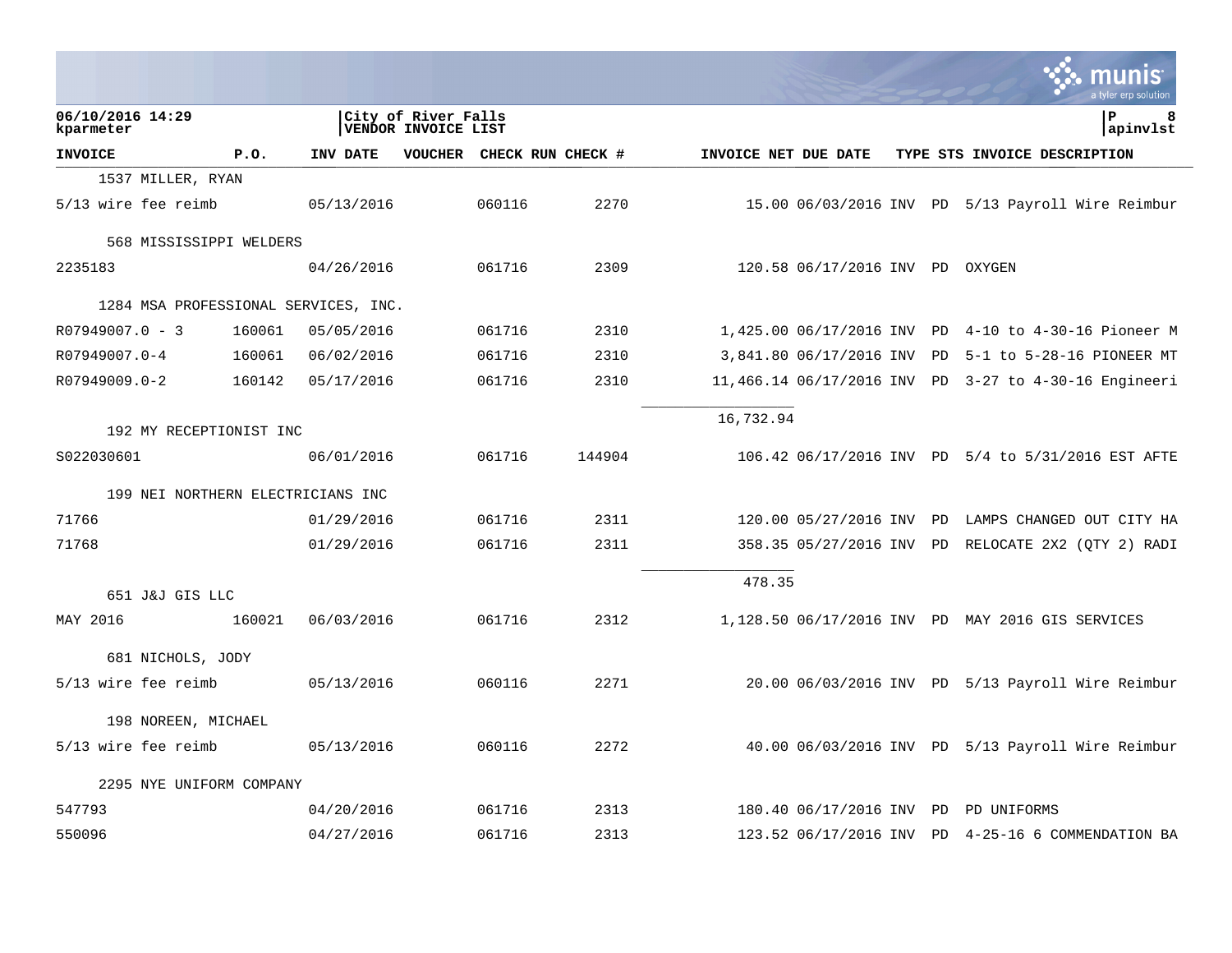|                                 |        |            |                                            |                   |        |                      |                            |    | a tyler erp solution                               |
|---------------------------------|--------|------------|--------------------------------------------|-------------------|--------|----------------------|----------------------------|----|----------------------------------------------------|
| 06/10/2016 14:29<br>kparmeter   |        |            | City of River Falls<br>VENDOR INVOICE LIST |                   |        |                      |                            |    | ΙP<br>9<br>apinvlst                                |
| <b>INVOICE</b>                  | P.0.   | INV DATE   | <b>VOUCHER</b>                             | CHECK RUN CHECK # |        | INVOICE NET DUE DATE |                            |    | TYPE STS INVOICE DESCRIPTION                       |
|                                 |        |            |                                            |                   |        | 303.92               |                            |    |                                                    |
| 1870 OLSEN CHAIN AND CABLE      |        |            |                                            |                   |        |                      |                            |    |                                                    |
| 581190                          | 160182 | 06/01/2016 |                                            | 061716            | 144905 |                      |                            |    | 892.46 06/17/2016 INV PD LIFTING (RIGGING) EQUIPME |
| 9999 ONE TIME PAY VENDOR        |        |            |                                            |                   |        |                      |                            |    |                                                    |
| AMERY AREA AMBULANCE            |        | 05/23/2016 |                                            | 061716            | 144906 |                      | 250.43 06/17/2016 INV      | PD | REFUND PAYMENT MADE IN ER                          |
| CAMPUZANO NICOLE                |        | 05/17/2016 |                                            | 061716            | 144916 |                      | 35.00 06/17/2016 INV       | PD | REFUND BROKEN ARM BEFORE                           |
| CROWLEY DALE-JUDY               |        | 05/27/2016 |                                            | 061716            | 144909 |                      | 165.00 06/17/2016 INV      | PD | REFUND-CAMPER NEEDED TO L                          |
| DAVIS NICHOLAS                  |        | 05/23/2016 |                                            | 061716            | 144907 |                      | 126.00 06/17/2016 INV      | PD | RFND EXCESS PYMNT G PAXTI                          |
| HALVERSON CHRISTINE             |        | 05/23/2016 |                                            | 061716            | 144908 |                      | 40.00 06/17/2016 INV       | PD | LOST BOOK REFUND                                   |
| HARMON KEVIN-KAREN              |        | 05/23/2016 |                                            | 061716            | 144913 |                      | 288.13 06/17/2016 INV      | PD | RFMU REFUNDS 722 W MAPL 5                          |
| HULTBERG THOMAS                 |        | 06/08/2016 |                                            | 061716            | 144920 |                      | 474.25 06/17/2016 INV      | PD | CANCELED PERMIT APPLICATI                          |
| RF PICKEBALL                    |        | 06/01/2016 |                                            | 061716            | 144918 |                      | 260.00 06/17/2016 INV      | PD | 6-1-16 PICKLEBALL PAYMENT                          |
| ROBINSON RENEE                  |        | 06/07/2016 |                                            | 061716            | 144917 |                      | 30.00 06/17/2016 INV       | PD | REFUND SWIMMING DR APPROV                          |
| SMITH LISA                      |        | 06/06/2016 |                                            | 061716            | 144915 |                      | 25.00 06/17/2016 INV       | PD | PARK N REC CNCLTN DUE TO                           |
| STRAUMANIS ANDRIS               |        | 06/01/2016 |                                            | 06102016          | 144877 |                      | 1,437.10 06/10/2016 INV    | PD | AMB REFND PATNT & INSRNC                           |
| STRUB KRIS                      |        | 06/01/2016 |                                            | 061716            | 144914 |                      | 70.00 06/17/2016 INV       | PD | REFUND CXL CLASSES                                 |
| SWENSON SARA                    |        | 06/03/2016 |                                            | 061716            | 144919 |                      | 40.00 06/17/2016 INV       | PD | WE HAD TO CANCEL THEY COU                          |
| TODD JUDITH                     |        | 05/27/2016 |                                            | 061716            | 144911 |                      | 200.00 06/17/2016 INV      | PD | REFUND RF AMB OVERPYMNT                            |
| WITTSTOCK KATIE                 |        | 06/07/2016 |                                            | 061716            | 144912 |                      | 40.00 06/17/2016 INV       | PD | REFUND PARK N REC SWITCHE                          |
| ZIEGLER JANET                   |        | 05/23/2016 |                                            | 061716            | 144910 |                      | 249.57 06/17/2016 INV      | PD | REFUND PAYMENT MADE TO RF                          |
|                                 |        |            |                                            |                   |        | 3,730.48             |                            |    |                                                    |
| 206 PAYMENT SERVICE NETWORK INC |        |            |                                            |                   |        |                      |                            |    |                                                    |
| 131176                          |        | 06/03/2016 |                                            |                   | 144871 |                      |                            |    | 920.40 06/17/2016 DIR PD 131176 MAY PSN SERVICES   |
| 5 PELION BENEFITS               |        |            |                                            |                   |        |                      |                            |    |                                                    |
| 000000021258                    |        | 06/05/2016 |                                            | 061016            | 2286   |                      | 1,021.72 06/10/2016 INV PD |    | PPE 06/05/16                                       |

2084 PETERSON, AMY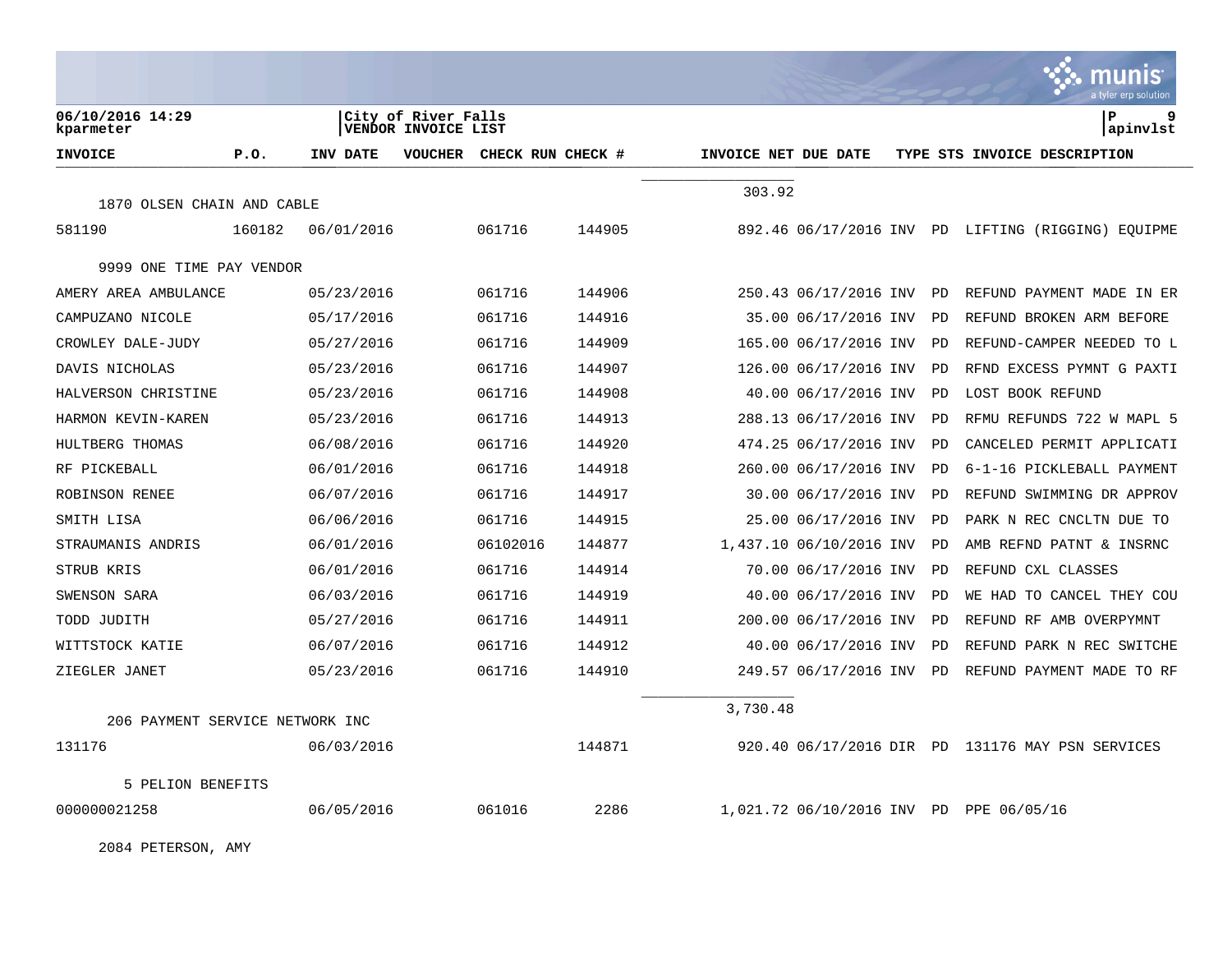|                                            |      |            |                                            |        |                           |                      |  | a tvler erp solution                               |
|--------------------------------------------|------|------------|--------------------------------------------|--------|---------------------------|----------------------|--|----------------------------------------------------|
| 06/10/2016 14:29<br>kparmeter              |      |            | City of River Falls<br>VENDOR INVOICE LIST |        |                           |                      |  | Þ<br>10<br> apinvlst                               |
| <b>INVOICE</b>                             | P.0. | INV DATE   |                                            |        | VOUCHER CHECK RUN CHECK # | INVOICE NET DUE DATE |  | TYPE STS INVOICE DESCRIPTION                       |
| 5/13 wire fee reimb                        |      | 05/13/2016 |                                            | 060116 | 2273                      |                      |  | 10.00 06/03/2016 INV PD 5/13 Payroll Wire Reimbur  |
| 950 PIERCE COUNTY PUBLIC HEALTH DEPARTMENT |      |            |                                            |        |                           |                      |  |                                                    |
| MAY 2016                                   |      | 05/27/2016 |                                            | 061716 | 144921                    |                      |  | 462.00 06/17/2016 INV PD 2016 GLEN PARK POOL LICEN |
| 1075 PLOEGER, JEFFREY                      |      |            |                                            |        |                           |                      |  |                                                    |
| 5/13 wire fee reimb                        |      | 05/13/2016 |                                            | 060116 | 2274                      |                      |  | 10.00 06/03/2016 INV PD 5/13 Payroll Wire Reimbur  |
| 788 POSEL, ELIZABETH                       |      |            |                                            |        |                           |                      |  |                                                    |
| 5-18/19 NEW RICHMOND                       |      | 05/28/2016 |                                            | 061716 | 2314                      |                      |  | 23.42 06/17/2016 INV PD PER DIEM FOR LUNCHES ALER  |
| 1611 PRESCOTT WATER & SEWER UTILITY        |      |            |                                            |        |                           |                      |  |                                                    |
| 7558.01 2nd QTR WATR                       |      | 06/02/2016 |                                            | 061716 | 144922                    |                      |  | 179.55 06/17/2016 INV PD 3-4 to 5/31-16 PRSCT AMB  |
| 216 PUBLIC SERVICE COMMISSION OF WISCONSIN |      |            |                                            |        |                           |                      |  |                                                    |
| $1604 - I - 05110$                         |      | 05/11/2016 |                                            | 061716 | 2315                      |                      |  | 505.77 06/17/2016 INV PD 04/01/2016 to 04/30/2016  |
| 882 RESEARCH TECHNOLOGY IN                 |      |            |                                            |        |                           |                      |  |                                                    |
| 197796                                     |      | 05/17/2016 |                                            | 061716 | 144923                    |                      |  | 26.00 06/17/2016 INV PD LIBRARY SUPPLIES 10 YELLO  |
| 225 RIVER FALLS CHAMBER OF COMMERCE INC    |      |            |                                            |        |                           |                      |  |                                                    |
| 13669                                      |      | 05/09/2016 |                                            | 061716 | 2316                      |                      |  | 362.50 06/17/2016 INV PD MAY 2016 REBATE CHAMBER C |
| 15 SYLVANDER HEATING INC                   |      |            |                                            |        |                           |                      |  |                                                    |
| 68194                                      |      | 06/03/2016 |                                            | 061716 | 144924                    |                      |  | 656.50 06/17/2016 INV PD RPLCMNT MAIN FLR RSTRM EX |
| 790 VIBRANT HEALTH FAMILY CLINICS          |      |            |                                            |        |                           |                      |  |                                                    |
| $4 - 29 - 16$                              |      | 04/29/2016 |                                            | 061716 | 144925                    |                      |  | 384.00 06/17/2016 INV PD 4-18 & 4-21-16 OCCUPATION |
| 458 RIVER FALLS ROTARY                     |      |            |                                            |        |                           |                      |  |                                                    |
| 160492                                     |      | 04/01/2016 |                                            | 061716 | 144926                    |                      |  | 115.00 05/27/2016 INV PD 1ST OTR DUES S SIMPSON    |

229 RIVER FALLS SCHOOL DISTRICT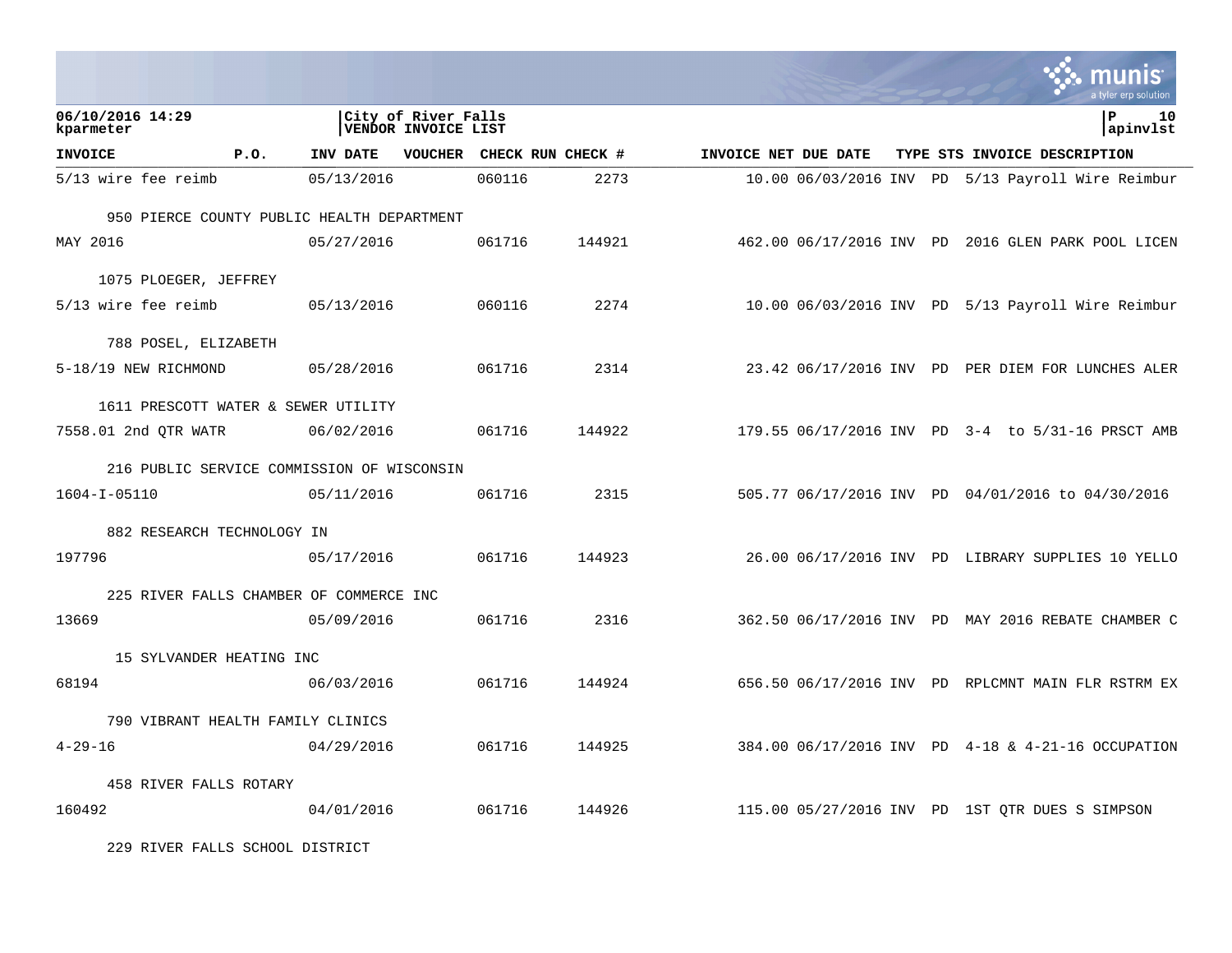|                                                        |        |            |                                            |                   |        |                      |                          |  | <b>W.</b> HIUIIIS<br>a tyler erp solution             |
|--------------------------------------------------------|--------|------------|--------------------------------------------|-------------------|--------|----------------------|--------------------------|--|-------------------------------------------------------|
| 06/10/2016 14:29<br>kparmeter                          |        |            | City of River Falls<br>VENDOR INVOICE LIST |                   |        |                      |                          |  | ΙP<br>11<br>apinvlst                                  |
| <b>INVOICE</b>                                         | P.0.   | INV DATE   | <b>VOUCHER</b>                             | CHECK RUN CHECK # |        | INVOICE NET DUE DATE |                          |  | TYPE STS INVOICE DESCRIPTION                          |
| MAY-16                                                 |        | 05/13/2016 |                                            | 061716            | 144927 |                      |                          |  | 293.00 06/17/2016 INV PD SPRING 2016 COMMUNITY ED     |
| 438 RIVER FALLS SENIOR CITIZENS                        |        |            |                                            |                   |        |                      |                          |  |                                                       |
| <b>JUNE 2016</b>                                       | 160018 | 06/09/2016 |                                            | 061716            | 144928 |                      |                          |  | 500.00 06/10/2016 INV PD JUNE 2016 SENIOR CITIZEN     |
| 2291 RODGERS DAVID                                     |        |            |                                            |                   |        |                      |                          |  |                                                       |
| 5/13 wire fee reimb                                    |        | 05/13/2016 |                                            | 060116            | 2275   |                      |                          |  | 15.00 06/03/2016 INV PD 5/13 Payroll Wire Reimbur     |
| 1574 RUDESILL, TRAVIS                                  |        |            |                                            |                   |        |                      |                          |  |                                                       |
| 5-18/19 NEW RICHMOND                                   |        | 05/29/2016 |                                            | 061716            | 2317   |                      |                          |  | 12.47 06/17/2016 INV PD PER DIEM FOR LUNCHES ALER     |
| 1573 RUNNING INC                                       |        |            |                                            |                   |        |                      |                          |  |                                                       |
| 14833                                                  | 160063 | 06/06/2016 |                                            | 061716            | 144929 |                      |                          |  | 12,293.01 06/17/2016 INV PD 5/4-6/6 2016 Taxi Managem |
| 476 SCHWALEN, ROBERT                                   |        |            |                                            |                   |        |                      |                          |  |                                                       |
| 5/13 wire fee reimb                                    |        | 05/13/2016 |                                            | 060116            | 2276   |                      |                          |  | 15.00 06/03/2016 INV PD 5/13 Payroll Wire Reimbur     |
| 243 STATEWIDE ENERGY EFFICIENCY & RENEWABLES ADMIN INC |        |            |                                            |                   |        |                      |                          |  |                                                       |
| APR 2016                                               |        | 05/23/2016 |                                            | 061716            | 144930 |                      |                          |  | 3,896.27 06/17/2016 INV PD APRIL 2016 CTC ENRGY EFCN  |
| 1155 SHI CORP                                          |        |            |                                            |                   |        |                      |                          |  |                                                       |
| b04962902                                              |        | 05/11/2016 |                                            | 061716            | 144931 |                      |                          |  | 3,050.60 06/17/2016 INV PD CREATIVE CLOUD (2) ADOBE   |
| 953 SIMPSON, SCOT                                      |        |            |                                            |                   |        |                      |                          |  |                                                       |
| 2016 MAY                                               |        | 05/12/2016 |                                            | 061016            | 2287   |                      |                          |  | 42.12 06/10/2016 INV PD 2016 LEADERS FORUM MILEAG     |
| 1209 SPLITTGERBER, AILENE                              |        |            |                                            |                   |        |                      |                          |  |                                                       |
| 5/13 wire fee reimb                                    |        | 05/13/2016 |                                            | 060116            | 2277   |                      |                          |  | 15.00 06/03/2016 INV PD 5/13 Wire Reimbursement F     |
| $6 - 10 - 16$                                          |        | 06/06/2016 |                                            | 061016            | 2288   |                      | 115.50 06/10/2016 INV PD |  | 6-15-6-17-16 LEAP TRAININ                             |
| 956 ST CROIX COUNTY HIGHWAY DEPARTMENT                 |        |            |                                            |                   |        | 130.50               |                          |  |                                                       |
| 358                                                    | 160107 | 05/19/2016 |                                            | 061716            | 144932 |                      |                          |  | 6,015.87 06/17/2016 INV PD 4-24 to 5-7-2016 Spray Pa  |

 $\mathcal{L}^{\text{max}}$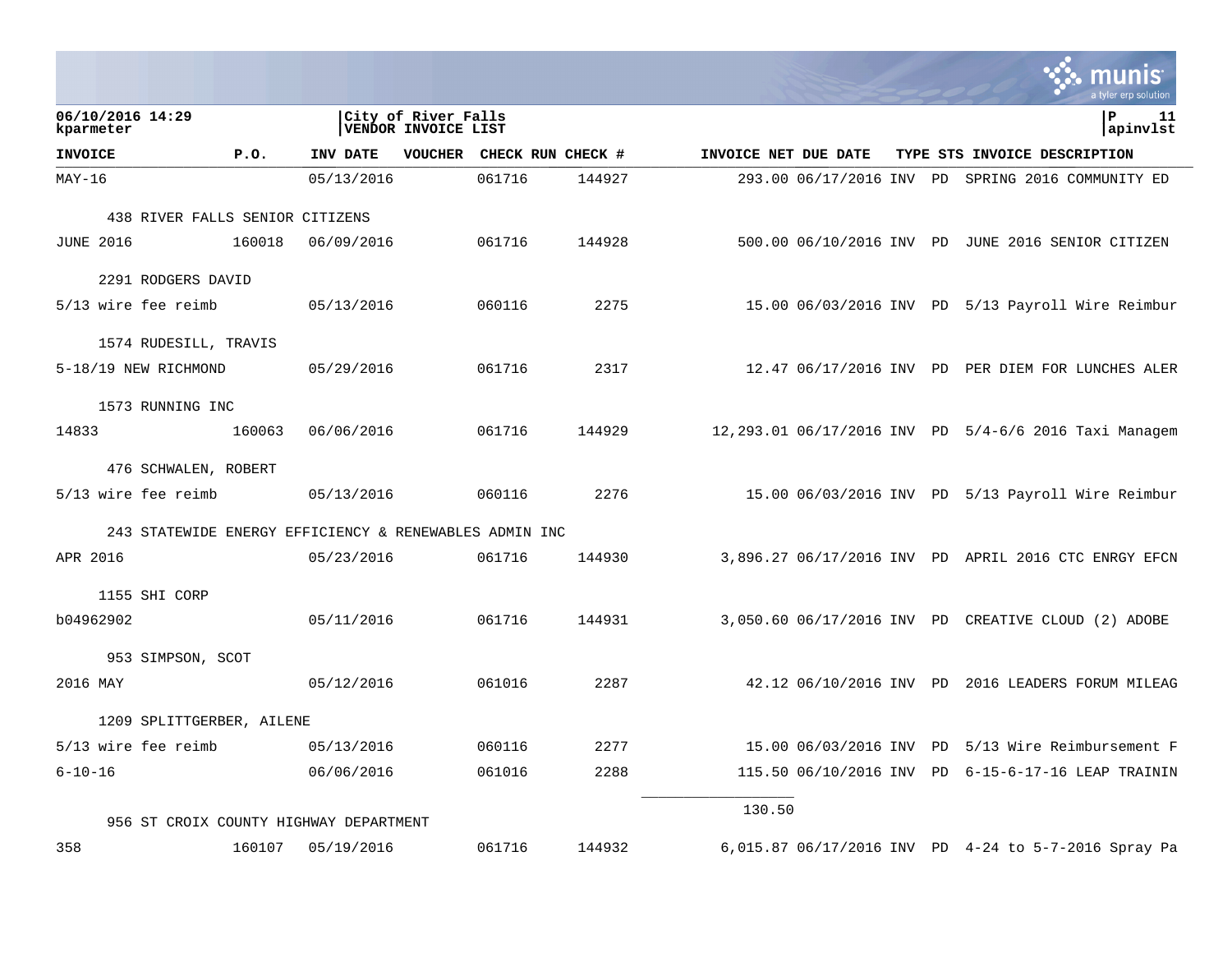|                                 |        |                                            |                |                   |        |                      |                          |    | unıs<br>a tyler erp solution                         |
|---------------------------------|--------|--------------------------------------------|----------------|-------------------|--------|----------------------|--------------------------|----|------------------------------------------------------|
| 06/10/2016 14:29<br>kparmeter   |        | City of River Falls<br>VENDOR INVOICE LIST |                |                   |        |                      |                          |    | Þ<br>12<br>apinvlst                                  |
| <b>INVOICE</b>                  | P.0.   | INV DATE                                   | <b>VOUCHER</b> | CHECK RUN CHECK # |        | INVOICE NET DUE DATE |                          |    | TYPE STS INVOICE DESCRIPTION                         |
| 407                             | 160107 | 06/02/2016                                 |                | 061716            | 144932 |                      | 19,669.74 06/17/2016 INV | PD | $5-8$ to $5-21-16$ SPRAY PATC                        |
| 408                             | 160186 | 06/02/2016                                 |                | 061716            | 144932 |                      | 474.43 06/17/2016 INV PD |    | $5-8$ to $5-21-16$ Chip Seal                         |
| 650 ST CROIX COUNTY CLERK       |        |                                            |                |                   |        | 26,160.04            |                          |    |                                                      |
| 2016 SPRING                     |        | 05/31/2016                                 |                | 061716            | 144933 |                      |                          |    | 107.30 06/17/2016 INV PD SPRING ELECTION CODING &    |
|                                 |        | 255 ST CROIX VALLEY NATURAL GAS CO         |                |                   |        |                      |                          |    |                                                      |
| MAY 2016 STCROIX GAS            |        | 06/01/2016                                 |                | 061716            | 144934 |                      |                          |    | 1,413.13 06/17/2016 INV PD MAY 2016 ST CROIX GAS     |
| 772 SAVATREE                    |        |                                            |                |                   |        |                      |                          |    |                                                      |
| 3960586                         | 160190 | 05/23/2016                                 |                | 061716            | 144935 |                      |                          |    | 1,688.22 06/13/2016 INV PD 4-19-16 GLEN PARK GENERAL |
|                                 |        | 481 ST CROIX COUNTY SHERIFF'S OFFICE       |                |                   |        |                      |                          |    |                                                      |
| INV21664                        |        | 05/11/2016                                 |                | 061716            | 144936 |                      |                          |    | 250.00 06/17/2016 INV PD HAWK ANALYTICS ADD 1 ADDI   |
| 256 ST CROIX VALLEY SART INC    |        |                                            |                |                   |        |                      |                          |    |                                                      |
| 738                             |        | 05/19/2016                                 |                | 061716            | 144937 |                      |                          |    | 200.00 06/13/2016 INV PD 5-2-16 NURSE SERVICE FEE    |
| 259 STATE OF WI                 |        |                                            |                |                   |        |                      |                          |    |                                                      |
| MAY 2016                        |        | 05/31/2016                                 |                | 061716            | 144938 |                      |                          |    | 5,690.14 06/17/2016 INV PD MAY 2016 PENALTY ASSESSME |
| 260 STATE TREASURER             |        |                                            |                |                   |        |                      |                          |    |                                                      |
| MAY-JUNE 2016 DEPSTS            |        | 06/09/2016                                 |                | 061716            | 2318   |                      |                          |    | 291,428.00 06/17/2016 INV PD MAY-JUNE 2016 DEPOSITS  |
| 791 STEVENS ENGINEERS           |        |                                            |                |                   |        |                      |                          |    |                                                      |
| 10549                           | 160141 | 05/27/2016                                 |                | 061716            | 2319   |                      |                          |    | 192.03 06/17/2016 INV PD 4-24 TO 5-21-16 Unvrsty F   |
| 868 SUSTAIN HUDSON              |        |                                            |                |                   |        |                      |                          |    |                                                      |
| APRIL/MAY 2016                  |        | 06/06/2016                                 |                | 061716            | 144939 |                      |                          |    | 147.50 06/17/2016 INV PD APRIL/MAY 2016              |
| 966 PUBLIC SAFETY EOUIPMENT LLC |        |                                            |                |                   |        |                      |                          |    |                                                      |
| 5535                            |        | 05/11/2016                                 |                | 061716            | 144940 |                      |                          |    | 203.00 06/17/2016 INV PD RADAR UNIT CERTIFICATION    |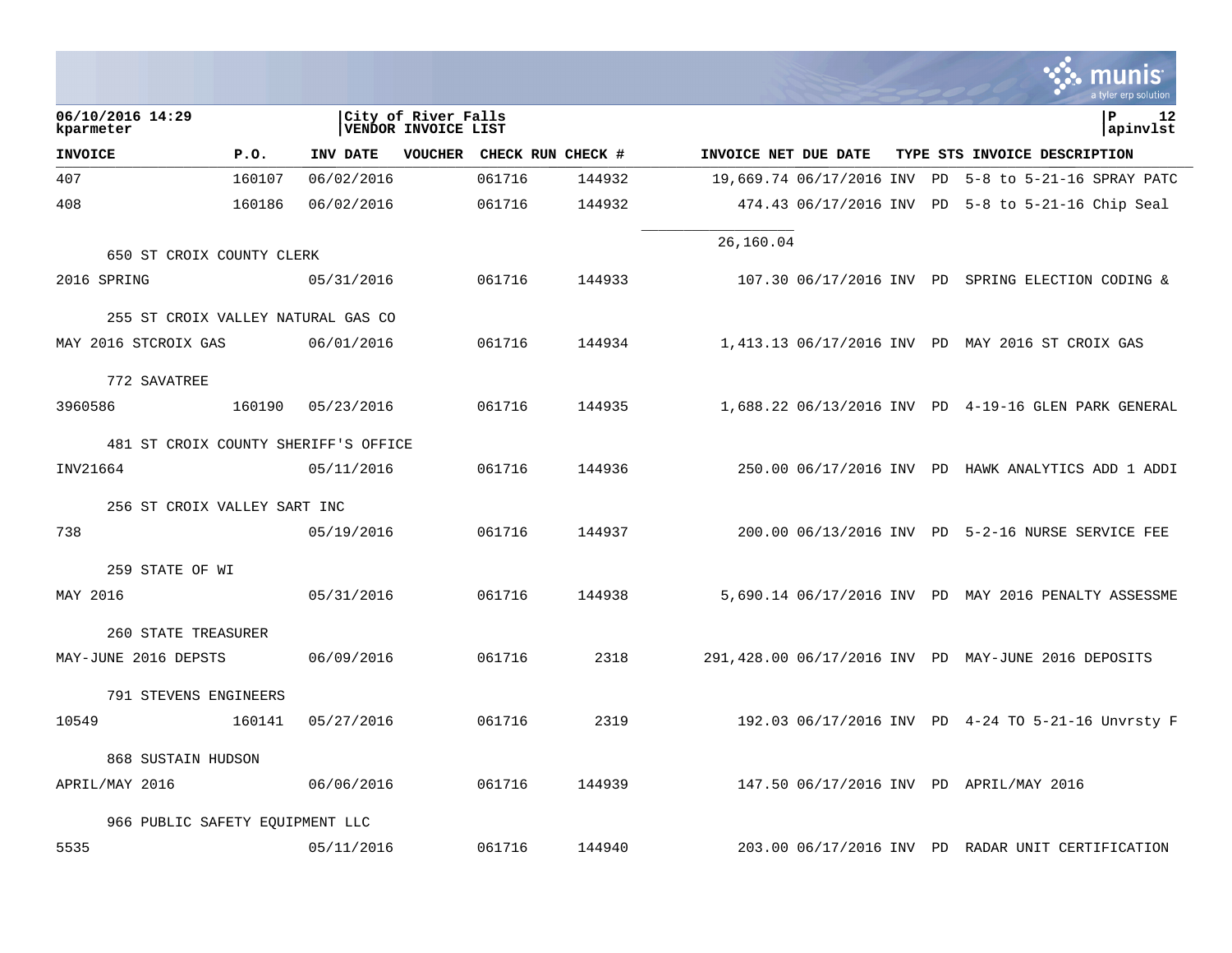|                                                     |        |            |                                            |                           |              |                      |                          |    | munis<br>a tyler erp solution                        |
|-----------------------------------------------------|--------|------------|--------------------------------------------|---------------------------|--------------|----------------------|--------------------------|----|------------------------------------------------------|
| 06/10/2016 14:29<br>kparmeter                       |        |            | City of River Falls<br>VENDOR INVOICE LIST |                           |              |                      |                          |    | l P<br>13<br> apinvlst                               |
| <b>INVOICE</b>                                      | P.0.   | INV DATE   |                                            | VOUCHER CHECK RUN CHECK # |              | INVOICE NET DUE DATE |                          |    | TYPE STS INVOICE DESCRIPTION                         |
| 1494 TASER INTERNATIONAL INC                        |        |            |                                            |                           |              |                      |                          |    |                                                      |
| SI1437992                                           |        | 05/10/2016 |                                            | 061716                    | 144941       |                      |                          |    | 419.69 06/17/2016 INV PD MAY 2016 PD EQUIPMENT       |
| 2155 THORNHILL LLC                                  |        |            |                                            |                           |              |                      |                          |    |                                                      |
| 606240                                              |        | 05/26/2016 |                                            | 061716                    | 2320         |                      |                          |    | 200.00 06/17/2016 INV PD REMOVE TILE, LEVEL FLOOR,   |
| 2011 TITAN ENERGY SYSTEMS                           |        |            |                                            |                           |              |                      |                          |    |                                                      |
| 160126-010                                          | 160151 | 05/31/2016 |                                            | 061716                    | 2321         |                      |                          |    | 2,534.00 06/17/2016 INV PD 5-27-2016 City Hall Gener |
| 2172 TOLTZ, KING, DUVALL, ANDERSON & ASSOCIATES INC |        |            |                                            |                           |              |                      |                          |    |                                                      |
| 002016001497                                        | 160136 | 05/16/2016 |                                            | 061716                    | 144942       |                      |                          |    | 4,931.43 06/17/2016 INV PD 3-27 to 4-30-16 NORTH SAN |
| 271 TREADMILL EMBROIDERY                            |        |            |                                            |                           |              |                      |                          |    |                                                      |
| MAY 19 2016                                         |        | 05/19/2016 |                                            | 061716                    | 144943       |                      |                          |    | 204.00 06/17/2016 INV PD MAY 2016 UNIFORMS           |
| 381 TYLER TECHNOLOGIES                              |        |            |                                            |                           |              |                      |                          |    |                                                      |
| 045158229                                           | 160165 | 05/01/2016 |                                            | 061716                    | 144944       |                      | 6,540.59 05/31/2016 INV  | PD | 2016-17 Munis Maintenance                            |
| 045158230                                           | 160165 | 05/01/2016 |                                            | 061716                    | 144944       |                      | 27,203.04 05/31/2016 INV | PD | 2016-17 MUNIS MAINTENANCE                            |
| 045158231                                           | 160165 | 05/01/2016 |                                            | 061716                    | 144944       |                      | 1,650.00 05/31/2016 INV  | PD | 2016-17 MUNIS MAINTENANCE                            |
|                                                     |        |            |                                            |                           |              | 35, 393.63           |                          |    |                                                      |
| 446 UHL COMPANY INC                                 |        |            |                                            |                           |              |                      |                          |    |                                                      |
| 43040                                               |        | 05/12/2016 |                                            | 061716                    | 2322         |                      |                          |    | 755.00 06/17/2016 INV PD 4-18 & 5-3-16 LIBRARY BOI   |
| 277 UNEMPLOYMENT INSURANCE-DEPT OF WORKFORCE DEV    |        |            |                                            |                           |              |                      |                          |    |                                                      |
| 000007719944                                        |        | 06/03/2016 |                                            | 061716                    | 2323         |                      |                          |    | 432.45 06/17/2016 INV PD 5-22-16 to 5-31-16 BENEFI   |
| 284 US BANK NATIONAL ASSOC                          |        |            |                                            |                           |              |                      |                          |    |                                                      |
| 283137 RADIO RD                                     |        | 04/19/2016 |                                            |                           | 1            |                      | 26,737.50 06/01/2016 DIR | PD | 2014A GO BOND RADIO RD IN                            |
| 283137 TID 10                                       |        | 04/19/2016 |                                            |                           | $\mathbf{1}$ |                      | 52,431.25 06/01/2016 DIR | PD | 2014A GO BOND TID 10 INTE                            |
| 283137 TID 5                                        |        | 04/19/2016 |                                            |                           | $\mathbf{1}$ |                      | 17,900.00 06/01/2016 DIR | PD | 2014A GO BONDS TID 5 INTE                            |

**College**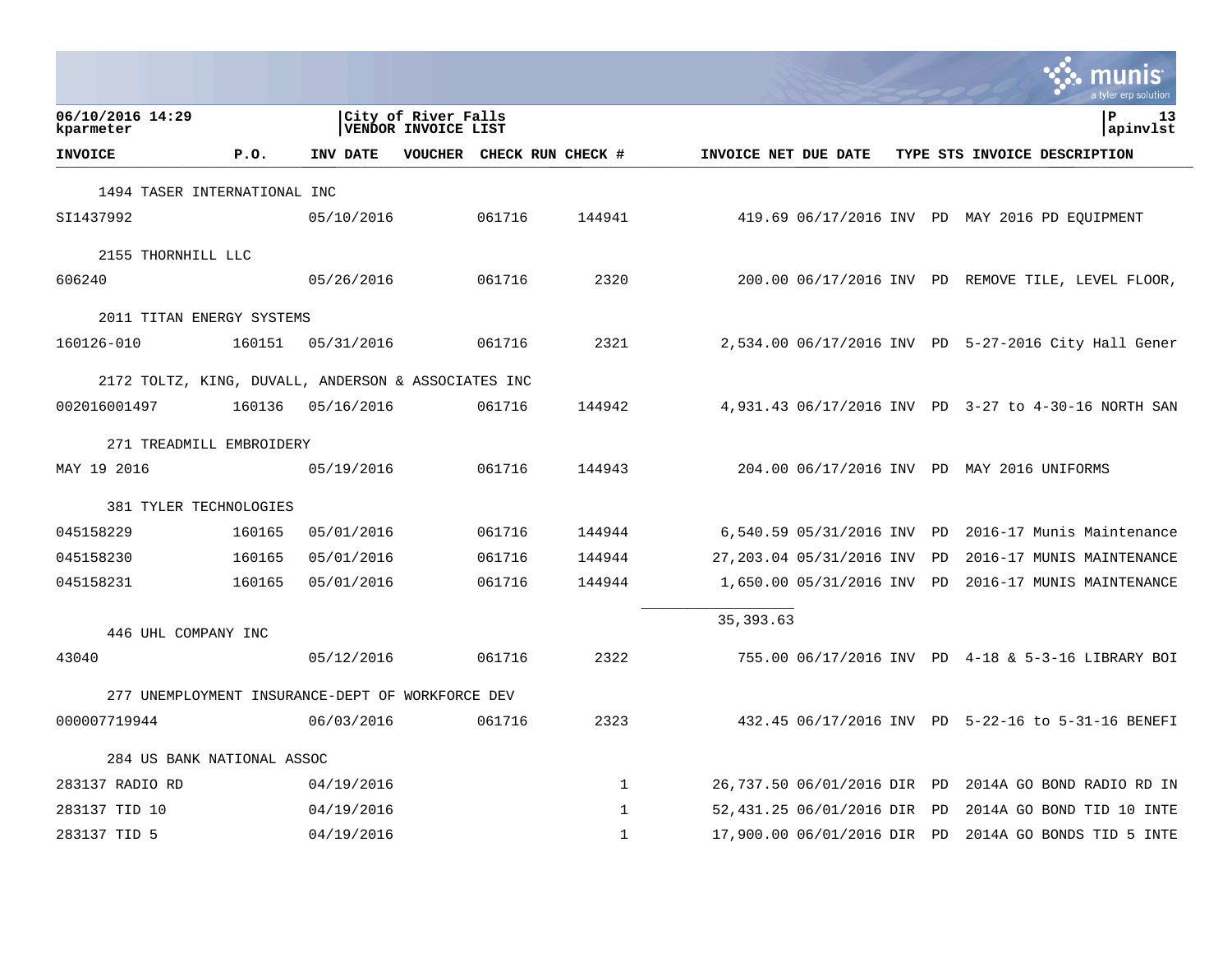|                                                |        |            |                                            |        |                           |                      |                          |     | munis<br>a tyler erp solution                          |
|------------------------------------------------|--------|------------|--------------------------------------------|--------|---------------------------|----------------------|--------------------------|-----|--------------------------------------------------------|
| 06/10/2016 14:29<br>kparmeter                  |        |            | City of River Falls<br>VENDOR INVOICE LIST |        |                           |                      |                          |     | P<br>14<br>apinvlst                                    |
| <b>INVOICE</b>                                 | P.0.   | INV DATE   |                                            |        | VOUCHER CHECK RUN CHECK # | INVOICE NET DUE DATE |                          |     | TYPE STS INVOICE DESCRIPTION                           |
|                                                |        |            |                                            |        |                           | 97,068.75            |                          |     |                                                        |
| 285 HD SUPPLY FACILITIES MAINTENANCE LTD       |        |            |                                            |        |                           |                      |                          |     |                                                        |
| 961298                                         | 160150 | 05/24/2016 |                                            | 061716 | 2324                      |                      |                          |     | 14,462.30 06/17/2016 INV PD Chemical Feed Scales       |
| 750 VIKING ELECTRIC SUPPLY INC                 |        |            |                                            |        |                           |                      |                          |     |                                                        |
| 1412789                                        |        | 05/12/2016 |                                            | 061716 | 144945                    |                      | 227.34 06/17/2016 INV    | PD  | HOFFMAN PARK LIGHTING MAI                              |
| 1426445                                        |        | 05/17/2016 |                                            | 061716 | 144945                    |                      | 110.10 06/17/2016 INV PD |     | AMB BUILDING LAMPS MAINTE                              |
|                                                |        |            |                                            |        |                           | 337.44               |                          |     |                                                        |
| 439 WELLS FARGO BANK NA                        |        |            |                                            |        |                           |                      |                          |     |                                                        |
| MAY 2016 FEES                                  |        | 06/08/2016 |                                            | 061716 | 2325                      |                      | 91.20 06/13/2016 INV PD  |     | MAY 2016 P-CARD FEES                                   |
| MAY 2016 P CARDS                               |        | 06/01/2016 |                                            | 060616 | 2282                      |                      | 73,447.20 06/06/2016 INV | PD. | MAY 2016 P CARDS                                       |
| 303 WESCO DISTRIBUTION INC                     |        |            |                                            |        |                           | 73,538.40            |                          |     |                                                        |
| 828832                                         | 160194 | 06/01/2016 |                                            | 061716 | 2326                      |                      |                          |     | 902.00 06/17/2016 INV PD MINOR MATERIALS               |
| 304 WEST CENTRAL BIOSOLIDS FACILITY            |        |            |                                            |        |                           |                      |                          |     |                                                        |
| 2016092                                        | 160017 | 05/10/2016 |                                            | 061716 | 144946                    |                      |                          |     | 31, 217.34 06/02/2016 INV PD 2016-04 BIOSOLIDS FACILIT |
| 305 WESTHUIS, KEVIN                            |        |            |                                            |        |                           |                      |                          |     |                                                        |
| <b>JUNE 11-15</b>                              |        | 05/27/2016 |                                            | 061016 | 2289                      |                      |                          |     | 252.70 06/10/2016 INV PD APPA NATIONAL CONFERENCE      |
| 306 HANTEN BROADCASTING COMPANY INC            |        |            |                                            |        |                           |                      |                          |     |                                                        |
| MAY 2016                                       |        | 05/29/2016 |                                            | 061716 | 144947                    |                      |                          |     | 60.00 06/17/2016 INV PD MAY 2016 SPORTSCASTER CLU      |
| 4 WI CHILD SUPPORT                             |        |            |                                            |        |                           |                      |                          |     |                                                        |
| 000000021257                                   |        | 06/05/2016 |                                            | 061016 | 2290                      |                      |                          |     | 323.07 06/10/2016 INV PD PPE 06/05/16                  |
| 311 WI DEPT OF AG, TRADE & CONSUMER PROTECTION |        |            |                                            |        |                           |                      |                          |     |                                                        |
| 1150000000818                                  |        | 05/13/2016 |                                            | 061716 | 144948                    |                      |                          |     | 4,000.00 05/27/2016 INV PD 7-1-15 TO 6-30-16 WEIGHTS   |

422 WI DEPT OF JUSTICE